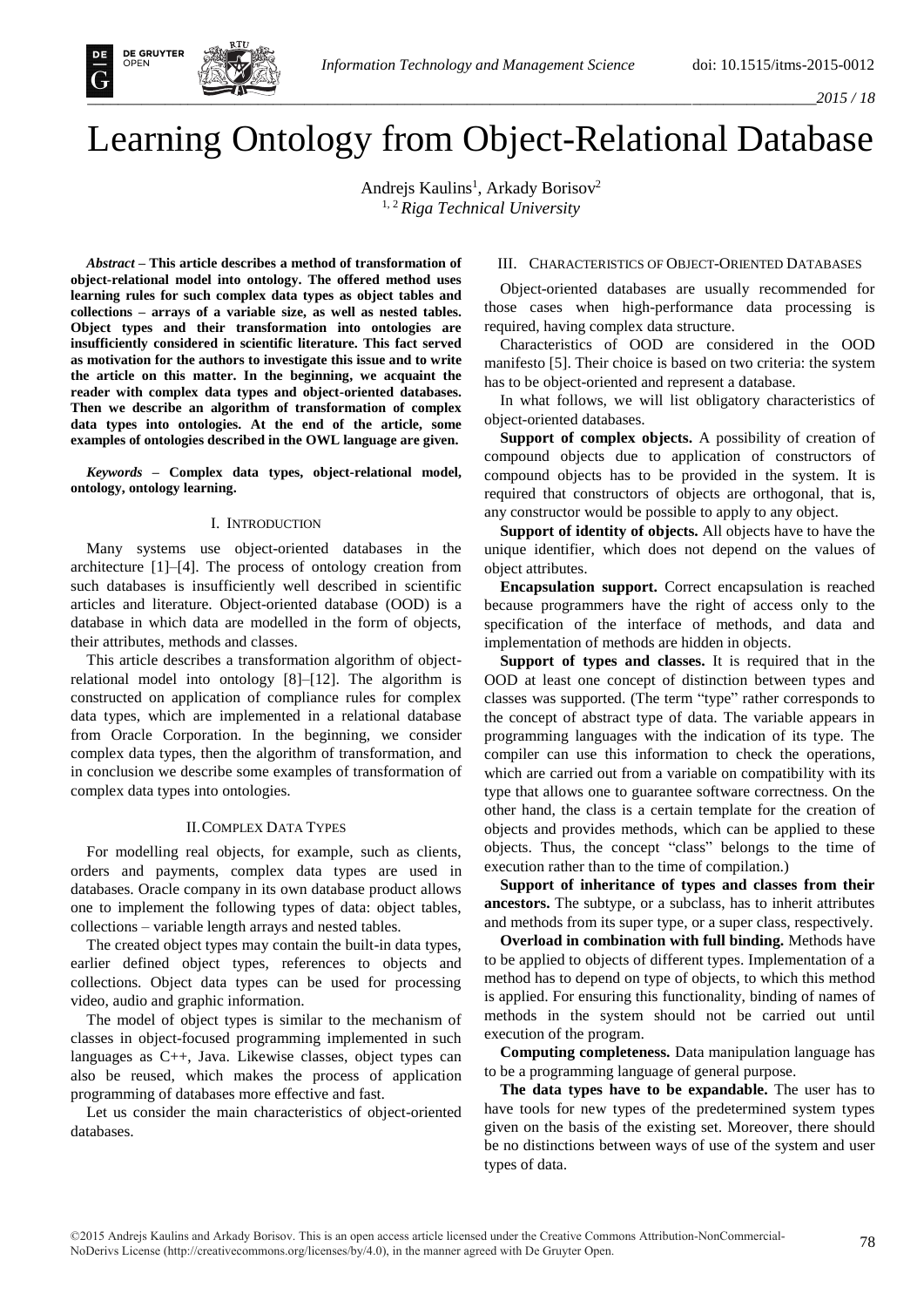Apart from obligatory characteristics, there are also optional ones:

- 1. Multiple inheritance;
- 2. Check of types;
- 3. Distribution;
- 4. Design transactions.

# IV. OBJECT DATA TYPES

Object data types in application are similar to simple types, such as NUMBER or VARCHAR2. They consist of attributes and methods [6]. If we have preset values of attributes, the object type is called an exemplar (object instance). In Fig. 1, an example of object type and several exemplars is shown.



Fig. 1. Object type and exemplars.

Program code by which it is possible to set an object type in a database is shown below:

```
CREATE TYPE person_typ AS OBJECT ( 
idno NUMBER, 
first name VARCHAR2(20),
last_name VARCHAR2(25),
email VARCHAR2(25),
phone VARCHAR2(20), 
MAP MEMBER FUNCTION get idno RETURN NUMBER,
MEMBER PROCEDURE display details (SELF IN
OUT NOCOPY person_typ));
/
```
#### Methods of object type are defined as follows:

```
CREATE TYPE BODY person_typ AS 
  MAP MEMBER FUNCTION get_idno RETURN NUMBER
IS 
  BEGIN 
   RETURN idno; 
  END; 
  MEMBER PROCEDURE display_details ( SELF IN 
  OUT NOCOPY person_typ ) IS 
  BEGIN 
  DBMS_OUTPUT.PUT_LINE(TO_CHAR(idno) || ' '
  || first name |\bar{ } \cdot | ' | last name);
  DBMS OUTPUT.PUT LINE(email || ' ' ||
  phone); 
 END;
 END;
```
The variable of object type is an exemplar. Object types consist of attributes and methods (Fig. 2).



Fig. 2. Object attributes and methods.

After definition of object type, it is possible to create the tables having one or several columns of object type. An example of this kind of table is given below:

```
CREATE TABLE contacts (
    contact person_typ,
    contact_date DATE
);
```
The table *contacts* contains a column of earlier defined object type – person\_type. The objects contained in the columns of the table are called column objects.

Such a table can be filled in with data by means of a standard data modification language (DML), for example, with operator INSERT:

```
INSERT INTO contacts VALUES ( 
 person_typ(
    65,'Verna','Mills',
    'vmills@example.com','1-650-555-0125'
 ),
to_date('24 Jun 2003','dd Mon YYYY')
);
```
Methods of object are performed functions or procedures determined by the user. The methods can be of several types:

**Member methods.** These methods implement access to attributes of object, and also the procedure and operation over attributes.

**Static methods.** Implement operations over exemplars of objects. For example, it is possible to define operation of object comparison. Such operations are defined by static methods.

**Constructor methods.** By means of exemplar constructor, exemplars of the set type are created. The constructor is set implicitly for any object; however, the user can make necessary changes that influence the process of creation of exemplars.

**External implemented methods.** External methods can be implemented in C/C++ and are stored in a type of libraries outside a database.

An example of using a method for the previously considered person\_typ types and the table contacts is given below:

select c.contact.get idno() from contacts c;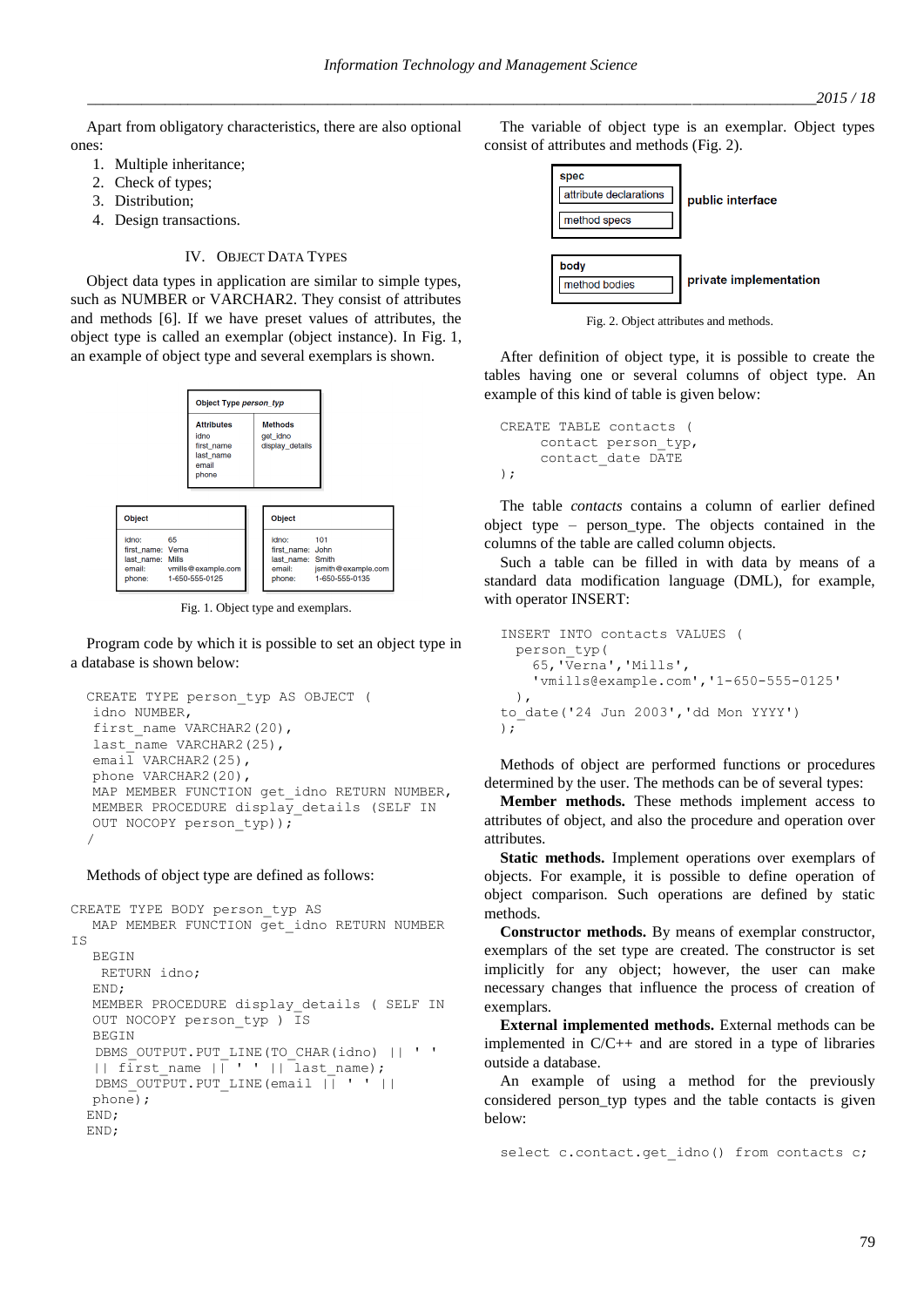*\_\_\_\_\_\_\_\_\_\_\_\_\_\_\_\_\_\_\_\_\_\_\_\_\_\_\_\_\_\_\_\_\_\_\_\_\_\_\_\_\_\_\_\_\_\_\_\_\_\_\_\_\_\_\_\_\_\_\_\_\_\_\_\_\_\_\_\_\_\_\_\_\_\_\_\_\_\_\_\_\_\_\_\_\_\_\_\_\_\_\_\_\_\_2015 / 18*

This query will print on display attribute of idno for all objects from the table *contacts*.

*A. Object Tables*

A table containing only objects is called object table. Every record in such a table represents the whole object. In such tables, it is possible to refer to objects from other objects or a program code. For such references in the database, special identifiers of objects are used.

Such object identifiers can be of two types:

1. Systemically generated (are applied by default).

2. Based on the primary keys.

For use of identifiers, the construction REF is used, which allows addressing an object.

An example of creation of the object table for the previously defined type person\_typ is as follows:

CREATE TABLE person\_obj\_table OF person\_typ;

Further, the object table can be filled in with data:

INSERT INTO person\_obj\_table VALUES ( person\_typ(101, 'John', 'Smith', 'jsmith@example.com', '1-650-555-0135') );

A reference to object (REF) can be used as follows:

```
CREATE TYPE emp_person_typ AS OBJECT ( 
 name VARCHAR2(30), manager REF emp person typ
);
  /
```

```
CREATE TABLE emp_person_obj_table OF
emp_person_typ;
```
INSERT INTO emp\_person\_obj\_table VALUES ( emp\_person\_typ ('John Smith', NULL));

INSERT INTO emp\_person\_obj\_table SELECT emp\_person\_typ ('Bob Jones', REF(e))

```
FROM emp person obj table e WHERE e.name =
'John Smith';
```
select \* from emp person obj table e;

NAME MANAGER ---------- ------------------------------ John Smith Bob Jones 0000220208424E801067C2EABBE040578CE70A070742

4E801067C1EABBE040578CE70A0707

# For reference types it is possible to use restrictions:

CREATE TABLE contacts ref ( contact ref REF person typ **SCOPE IS** person obj table, contact date DATE );

According to the references, it is possible to address objects (implicit dereferencing):

SELECT e.name, e.manager.name FROM emp\_person\_obj\_table e WHERE e.name = 'Bob Jones';

SELECT DEREF(e.manager) FROM emp\_person\_obj\_table e;

DEREF(E.MANAGER)(NAME, MANAGER) ----------------------------------------

```
EMP_PERSON_TYP('John Smith', NULL)
```
# A PL/SQL code example is presented below:

DECLARE person\_ref REF person\_typ; person person\_typ; BEGIN SELECT REF(p) INTO person\_ref FROM person\_obj\_table p WHERE p.idno = 101; select deref(person ref) into person from dual; person.display details(); END;

# *B. Oracle Collections*

Collections in the databases are used for modelling multiple attributes (multi-valued attributes) and relations "many to many".

Collections can be of two types – variable length arrays (VARRAY) and nested tables. Collections can serve as type of data in objects or simple tables (as certain columns).

We will give an example of collection:

```
CREATE TYPE people_typ AS TABLE OF
person_typ;
```
Now this complex type can be used for the definition of other type:

```
CREATE TYPE dept_persons_typ AS OBJECT ( 
     dept no CHAR(5),
     dept_name CHAR(20), 
     dept mgr person typ,
     dept emps people typ);
/
```
The attribute of dept\_emps is the table supporting the employees working at a certain department.

# V. COMPLEX DATA TYPE TRANSFORMATION ALGORITHM

The algorithm is an expansion of the method of transformation of relational data model [7]. For each complex data type of object-relational model, the group of learning rules is defined, which maps objects from the database into ontology. The general algorithm is shown in Fig. 3.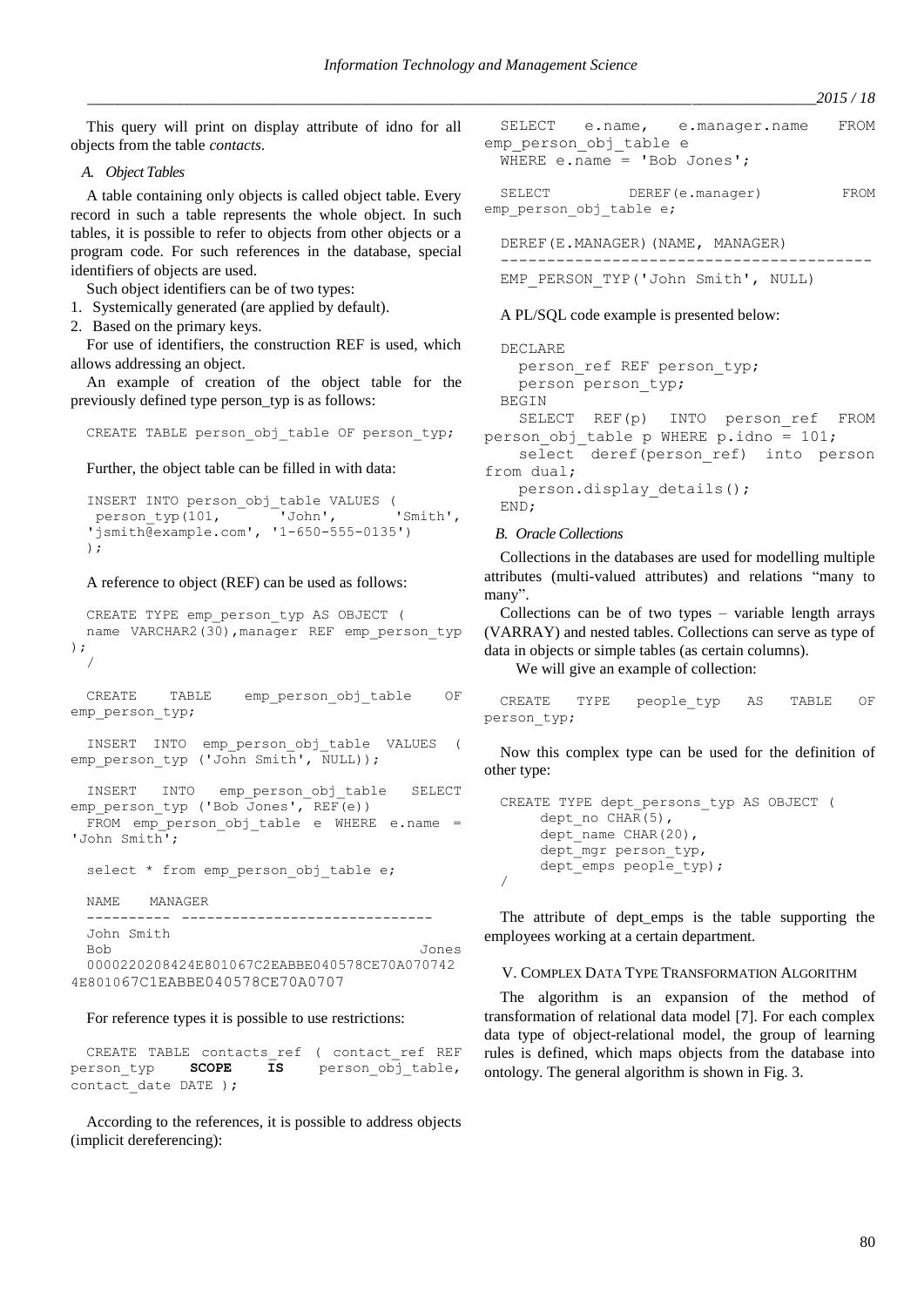

Fig. 3. Complex data type transformation steps.

# VI. LEARNING RULES

#### *A. Learning Rules for Object Tables*

For object types we use several learning rules, which allow us to create classes, attributes and instances in ontology.

Let us consider an example:

```
CREATE TYPE person_typ AS OBJECT ( 
  idno NUMBER, 
  first name VARCHAR2(20),
  last_name VARCHAR2(25),
  email VARCHAR2(25),
  phone VARCHAR2(20),
  MAP MEMBER FUNCTION get idno RETURN NUMBER,
         MEMBER PROCEDURE display details (
      SELF IN OUT NOCOPY person_typ ));
  /
CREATE TABLE contacts ( 
      contact person_typ, 
      contact_date DATE
 );
```
INSERT INTO **contacts** VALUES ( person\_typ (65, 'Verna', 'Mills', 'vmills@example.com', '1-650-555-0125'), to\_date('24 Jun 2015', 'dd Mon YYYY'));

```
INSERT INTO contacts VALUES ( person_typ
(66, 'John', 'Smith', 
'jsmith@example.com', '1-650-555-0325'), 
to_date('26 Jun 2015', 'dd Mon YYYY'));
```
**Rule 1.** Every certain type defined by a user will be transformed into an ontology class.

Ontology(<http://www.my.example.com/example> Declaration( Class( a:Person\_Type)))

**Rule 2.** Attributes of object type will be transformed into attributes of a class of ontology.

```
Ontology(<http://www.my.example.com/example>
DataPropertyDomain (a:hasIdno a:Person_type)
  DataPropertyDomain (a:hasFirstName 
a:Person_type)
 DataPropertyDomain (a:hasLastName 
a:Person_type)
  DataPropertyDomain (a:hasEmail 
a:Person_type)
  DataPropertyDomain (a:hasPhone 
a:Person_type)
  DataPropertyRange (a:hasIdno xsd:int)
  DataPropertyRange (a:hasFirstName 
xsd:string)
  DataPropertyRange (a:hasLastName xsd:string)
  DataPropertyRange (a:hasEmail xsd:string)
  DataPropertyRange (a:hasPhone xsd:string)
  )
```
**Rule 3.** Concrete values of attributes form instances in ontology.

```
Ontology(<http://www.my.example.com/example>
  DataPropertyAssertion(a:hasIdno 
a:Person_type "65" ^^ xsd:int)
  DataPropertyAssertion(a:hasFirstName 
a:Person type "Verna" ^^ xsd:string)
  DataPropertyAssertion(a:hasLastName 
a:Person_type "Mills" ^^ xsd:string)
  DataPropertyAssertion(a:hasEmail 
a:Person_type "vmills@example.com" ^^
xsd:string)
  DataPropertyAssertion(a:hasPhone 
a:Person_type "1-650-555-0125" ^^ xsd:string)
  DataPropertyAssertion(a:hasIdno 
a:Person_type "66" ^^ xsd:int)
  DataPropertyAssertion(a:hasFirstName 
a:Person type "John" ^^ xsd:string)
  DataPropertyAssertion(a:hasLastName 
a:Person_type "Smith" ^^ xsd:string)
  DataPropertyAssertion(a:hasEmail 
a:Person_type "jsmith@example.com" ^^
xsd:string)
  DataPropertyAssertion(a:hasPhone 
a:Person_type "1-650-555-0325" ^^ xsd:string)
  )
```
# *B. Learning Rules for Collections*

Let us define object like a Course:

```
CREATE TYPE Course AS OBJECT (
 course_no NUMBER(4),
 title VARCHAR2(35),
 credits NUMBER(1));
```
Now define TABLE type CourseList which contains objects of Course:

CREATE TYPE CourseList AS TABLE OF Course;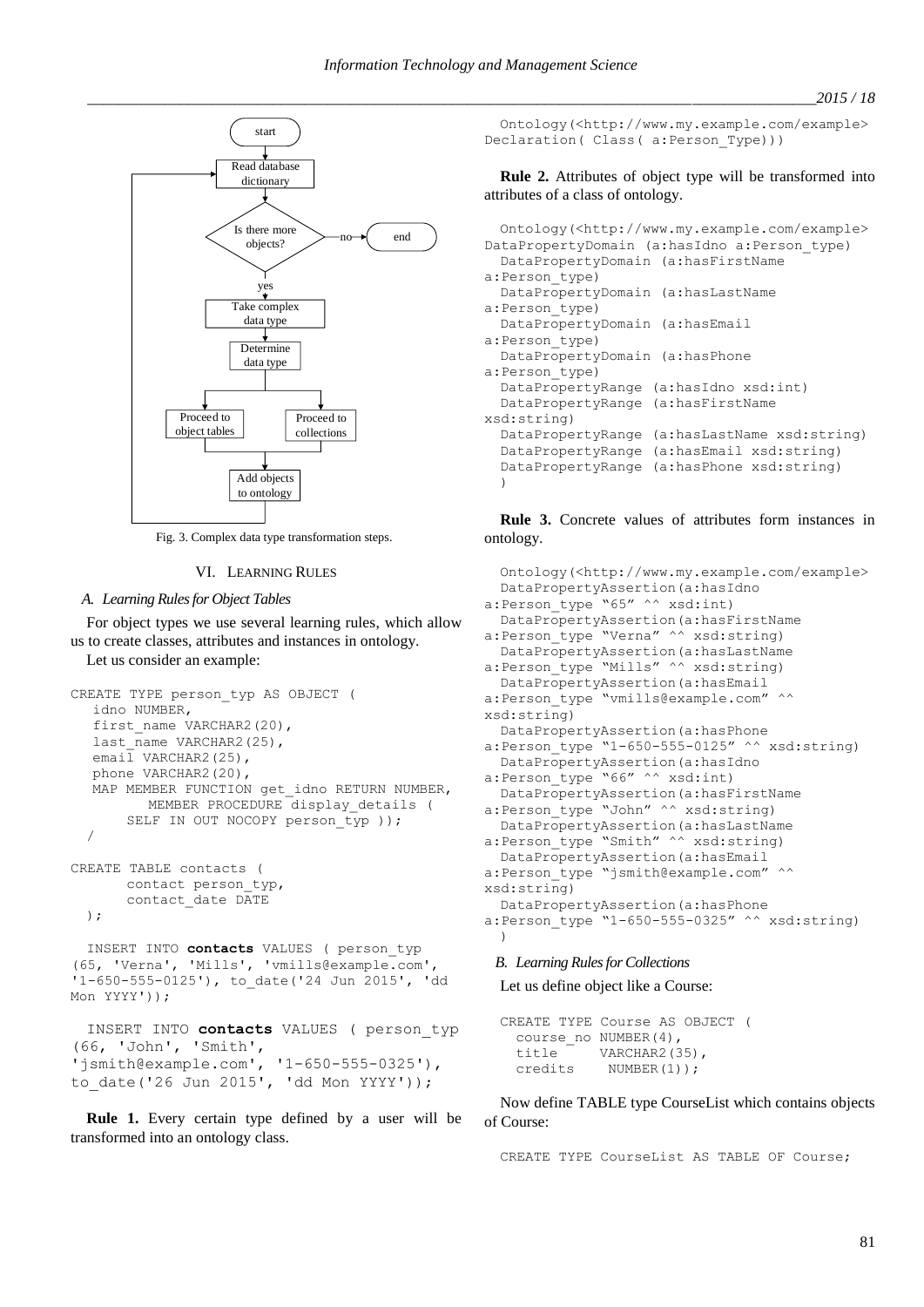We will create the table *department* which contains a CourseList column:

```
CREATE TABLE department (
  name VARCHAR2(30),
  director VARCHAR2(40),
  office VARCHAR2(40),<br>courses CourseList)
           CourseList)
  NESTED TABLE courses STORE AS courses tab;
```
An example of filling the table with data is provided below:

```
INSERT INTO department 
VALUES('Psychology', 'Irene Friedman', 'Fulton 
Hall 133', CourseList(Course(1000,
'General Psychology', 5),
 Course(2100, 'Experimental Psychology', 4),
 Course(4320, 'Cognitive Processes', 4),
 Course(4410, 'Abnormal Psychology', 4)));
```
**Rule 1.** Nested tables will be transformed to a separate class of ontology.

```
Ontology(<http://www.my.example.com/example>
Declaration( Class( a:Department))
       Declaration( Class( a:Course))
       )
```
**Rule 2.** Attributes of the nested table will be transformed into attributes of this class of ontology.

```
Ontology(<http://www.my.example.com/example>
DataPropertyDomain (a:hasCourseno a:Course)
DataPropertyDomain (a:hasTitle a:Course)
DataPropertyDomain (a:hasCredits a:Course)
DataPropertyRange (a:hasCourseno xsd:int)
DataPropertyRange (a:hasTitle xsd:string)
```
DataPropertyRange (a:hasCredits xsd:int) )

**Rule 3.** Concrete values of attributes form instances in ontology.

```
Ontology(<http://www.my.example.com/example>
 DataPropertyAssertion(a:hasCourseno a:Course 
"2100" ^^ xsd:int)
 DataPropertyAssertion(a:hasTitle a:Course 
"General Psychology" ^^ xsd:string)
 DataPropertyAssertion(a:hasCredits a:Course 
"5" ^^ xsd:int)
 DataPropertyAssertion(a:hasCourseno a:Course 
"1000'' ^^ xsd:int)
 DataPropertyAssertion(a:hasTitle a:Course 
"'Experimental Psychology" ^^ xsd:string)
 DataPropertyAssertion(a:hasCredits a:Course 
"4" ^^ xsd:int)
 DataPropertyAssertion(a:hasCourseno a:Course 
"4320" ^^ xsd:int)
 DataPropertyAssertion(a:hasTitle a:Course 
"Cognitive Processes" ^^ xsd:string)
 DataPropertyAssertion(a:hasCredits a:Course 
"4" ^^ xsd:int)
 DataPropertyAssertion(a:hasCourseno a:Course 
"4410" ^^ xsd:int)
 DataPropertyAssertion(a:hasTitle a:Course 
"Abnormal Psychology" ^^ xsd:string)
 DataPropertyAssertion(a:hasCredits a:Course 
"4" ^^ xsd:int)
 )
```
The built ontology can be represented graphically (Fig. 4).



Fig. 4. Ontology example built using learning rules.